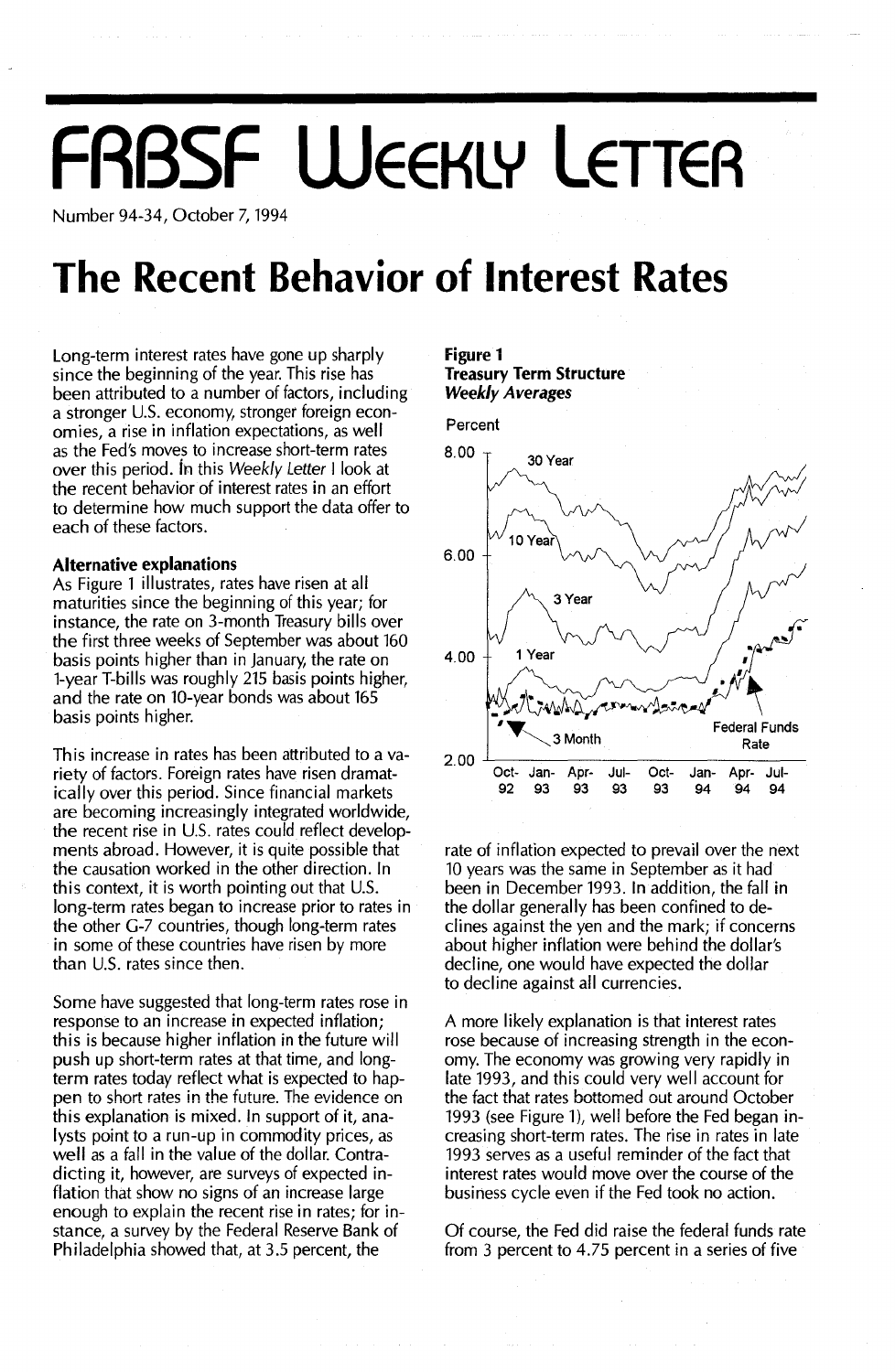# **FRBSF**

moves that began February 4. Since market rates have risen sharply over this period as well, some have held the Fed responsible for the rise in rates.

8.00 In assessing the validity of this explanation it is important to remember that the Fed has acted in response to growing evidence of a robust economy. Indeed, Barro (1994) argues that the Fed had little choice but to raise the interest rate-given a desire to maintain a low and stable rate of inflation. He points out that ". . . real interest rates are determined by the interplay between the supply and demand of credit, determined by the willingness of people allover the world to save, and their desire to invest." Stronger economic growth means a greater demand for funds to invest, which puts upward pressure on interest rates. In this situation, the Fed's unwillingness to raise interest rates would only lead to higher inflation. Thus, the Fed's decision to raise rates was really dictated by its desire to keep inflation low in the face of a strong economy.

While this explanation appears consistent with the general trend of interest rates over this period, it does not answer important questions about the timing of recent changes in interest rates. Figure 2 plots daily observations on interest rates of different maturities since last October and highlights the dates of Fed actions to raise rates. Note that the rise in interest rates (at all maturities) since the Fed began to raise rates is substantially greater than the rise in rates beforehand. In addition, rates at maturities of one year and longer rose sharply when the Fed first raised rates (on February 4); a similar pattern is evident when the Fed raised rates the second time. However, rates at the 10- and 30-year maturities have shown little net change immediately after the last two increases in the funds rate (though long rates have gone up again recently, most likely in response to further evidence of a strong economy).

The response of long-term rates to the Fed's actions provides information that can be used to distinguish among various hypotheses. First, the increase in long-term rates immediately after the initial increase in short rates means that it is unlikely that inflation expectations are the cause of the rise in long rates. If anything, the Fed's action was intended to keep inflation from rising. It is sometimes suggested that markets might interpret the rate increases as a signal that inflation is likely to go up, on the grounds that the Fed has superior information about future inflation. How-

## **Figure** 2 **Daily Treasury Term Structure**



ever, it is hard (even as an insider) to point to any relevant information that the Fed does not make public. Second, it also suggests that the explanation that relies upon strength in the economy is incomplete. If the Fed were simply reacting to widely perceived signs of strength in the economy, there would be no reason for long rates to rise when short rates were raised.

### **Anticipating the Fed's behavior**

The timing of the changes in long-term rates suggests that the Fed's action was a surprise to market participants; if the action had been anticipated, its effect already would have been incorporated in prevailing long-term rates. The direction of the response also allows us to infer something about the nature of the surprise. Long rates should have fallen if the move provided information about the relative importance the Fed attaches to inflation. In other words, if markets interpreted the rise in the funds rate as evidence that the Fed was more serious about inflation than they had believed, this move should have led them to lower their expectations of future inflation, causing long rates to fall.

Thus, the nature of the response suggests that the Fed's action did not provide information about a shift in the weights it attaches to various objectives; instead, it seems to have provided information about the course of action the Fed would follow in pursuit of those objectives. In other words, market participants know that the Fed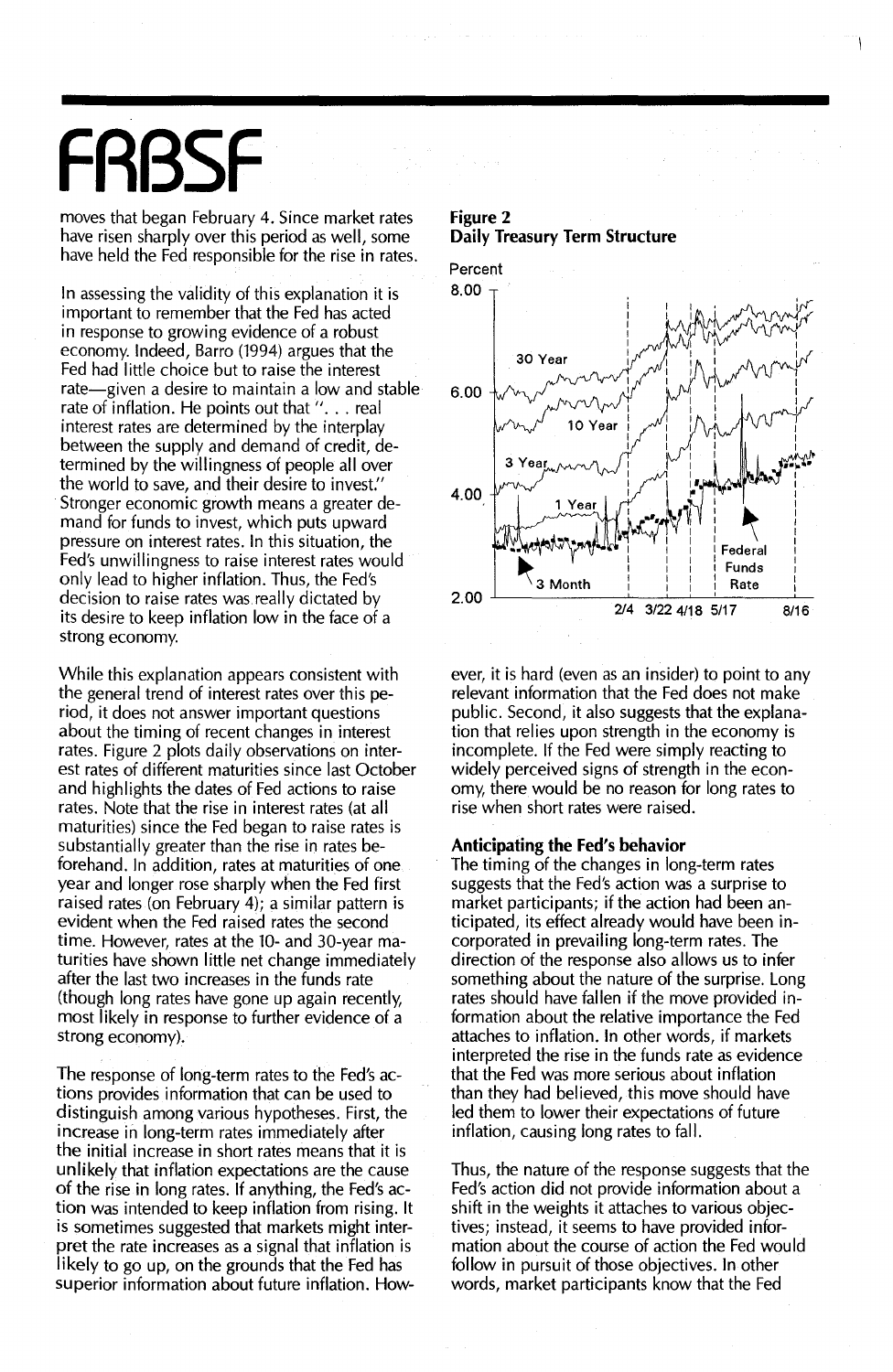wants low inflation, but they do not know when it will perceive a need to act to keep inflation low. Market participants also know that the Fed has acted gradually in the past. Thus, a move to increase the funds rate after a period of falling or stable rates signals to markets that the Fed thinks it needs to act to keep inflation low, and this move is likely to be followed by further rate increases. Recognizing this, markets react to a shift in the stance of monetary policy by immediately raising long-term interest rates by more than the initial increase in the funds rate.

Support for this explanation can be found in a variety of sources. For instance, after the Fed's first move earlier this year, market commentators pointed out that the central bank would not confine itself to a mere 25-basis point increase in the funds rate, since such a move would do little to restrain either aggregate demand or inflation. Thus, the move on February 4 was likely to be the first of many such moves. By the second quarter of this year, a number of private sector estimates began to circulate on how far the Fed would move once it began to raise rates. It is not hard to believe that this information was reflected in long rates as well.

The fact that long rates did not react much to funds rate increases after the first two or three Fed actions also is consistent with this hypothesis. Specifically, it implies that the Fed's actions to raise rates were no longer much of a surprise, since the markets already had incorporated a rising funds rate in their forecasts by this time. Indeed, long rates actually declined when the funds rate increase on May 17 was accompanied by a statement to the effect that the Fed was unlikely to raise rates again in the near future.

#### Some qualifications

This hypothesis leaves some things unexplained as well. It is hard to argue that the funds rate increase on February 4 caught markets completely by surprise. Given past patterns of Fed behavior, the mounting evidence of a strong economy should have led markets to become more and more convinced that the Fed would act soon. This should have begun to push up long-term rates in advance of the Fed's actions. Thus, the fact that long rates rose relatively little before

the Fed's action but have risen so much since then suggests markets were very surprised by what the Fed did; the extent of this surprise is puzzling.

In one sense, the puzzle is not new; a number of studies have documented anomalous behavior at the long end of the bond market, independent of what causes short rates to move, or whether short rates move at all. In the present context, these studies present evidence suggesting that-even before the current episode—a signal that the Fed was going to raise rates in the near future would cause long rates to go up by more than would be warranted by expected future short rates. (See Hardouvelis, for instance.) Unfortunately, while the anomalous behavior of longterm rates has been well-documented, it has not been explained.

#### **Conclusions**

This Weekly Letter has looked at some of the hypotheses explaining the recent rise in interest rates. While part of the rise may be due to an increase in expected inflation, this explanation contradicts several key pieces of evidence, and therefore is unlikely to account for a large portion of the increase in rates. The rise in rates is more obviously related to signs of strength in the economy, both directly and indirectly through anticipations of how the Fed will respond in order to keep inflation in check. Even if one accepts this explanation, however, the relatively large increase in long rates in response to the Fed's initial moves remains hard to explain.

#### Bharat Trehan Research Officer

#### References

Barra, Robert J. 1994. "What the Fed Can't Do." Wall Street Journal (August 19) p. A10.

Hardouvelis, Gikas A. 1994. "The Term Structure Spread and Future Changes in Long and Short Rates in the G7 Countries: Is There a Puzzle?" Journal of Monetary Economics (April) pp. 255-284.

Opinions expressed in this newsletter do not necessarily reflect the views of the management of the Federal Reserve Bank of San Francisco, or of the Board of Governors of the Federal Reserve System.

Editorial comments may be addressed to the editor or to the author...• Free copies of Federal Reserve publications can be obtained from the Public Information Department, Federal Reserve Bank of San Francisco, P.O. Box 7702, San Francisco 94120. Phone (415) 974-2246, Fax (415) 974-3341.